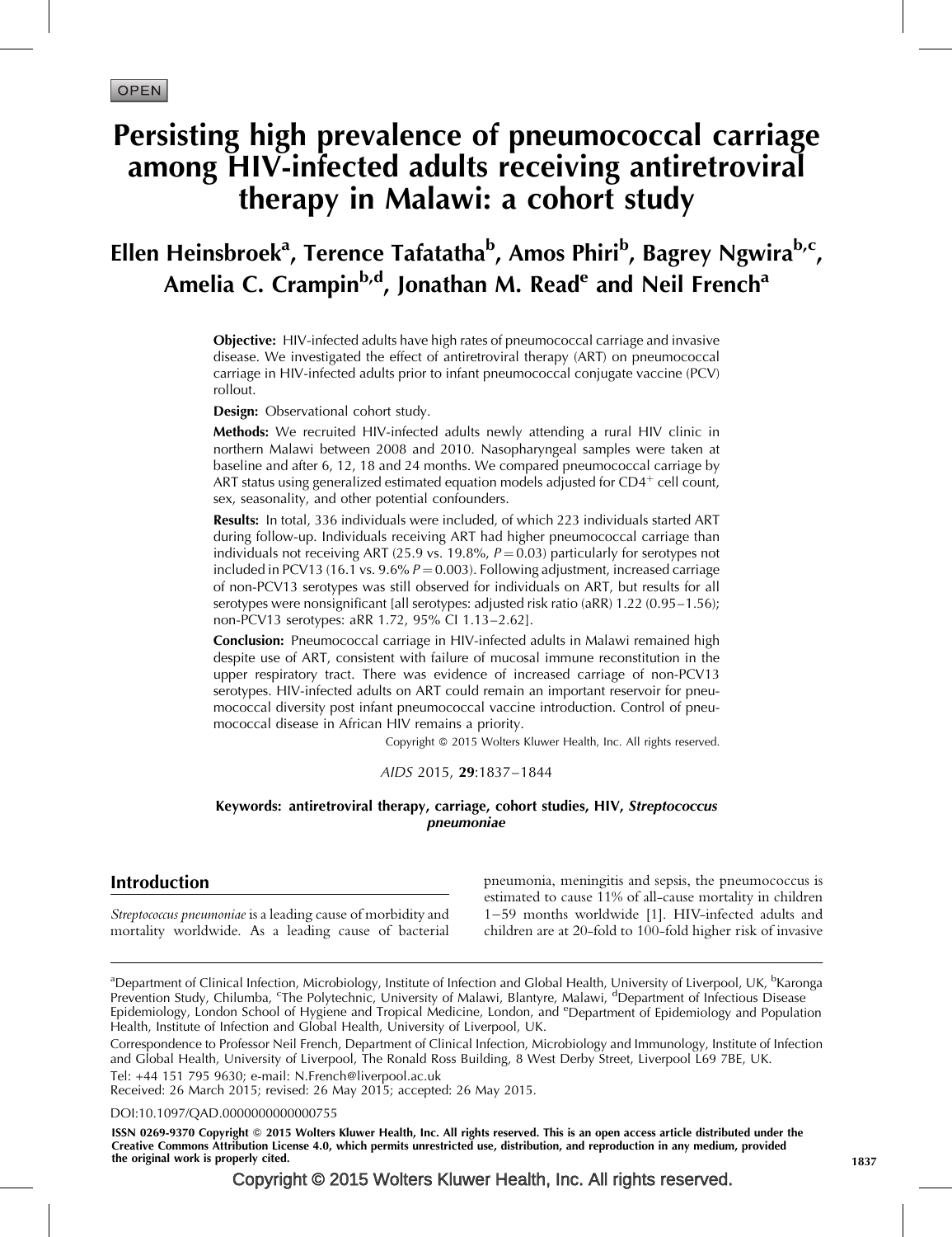pneumococcal disease (IPD) [\[2–4\].](#page-6-0) In sub-Saharan Africa, IPD in adults is strongly associated with HIV infection and has a high mortality rate [\[5–8\].](#page-7-0)

Nasopharyngeal carriage of pneumococci is believed to be a prerequisite for IPD, although the underlying mechanisms remain to be established. Pneumococcal carriage is more common in HIV-infected than HIV-uninfected individuals [\[9–11\]](#page-7-0). The nasopharynx also acts as the main reservoir for pneumococcal transmission [\[12\].](#page-7-0) Exclusion of pneumococci from this site prevents transmission and is the mechanism underlying the herd protection generated by pneumococcal conjugate vaccines (PCVs).

Antiretroviral therapy (ART) reduces the incidence of IPD in HIV-infected adults [\[2\]](#page-6-0) and there is a strong temporal relationship between large-scale ART introduction and declines in IPD in Malawi [\[13,14\].](#page-7-0) This population impact will be driven by immune reconstitution and/or immune maintenance at the individual level. However, HIV-infected individuals established on ART remain at much higher risk of IPD as compared with HIV-uninfected individuals [\[15\].](#page-7-0) This suggests immune reconstitution is incomplete; a finding supported by earlier work in Malawi suggesting that ART did not alter the risk of recurrent IPD events [\[16\]](#page-7-0).

There is limited information on the effect of ART on pneumococcal carriage in HIV-infected adults. Three studies have reported carriage prevalence in ART-treated adults with diverging results. In two immunological studies on HIV-infected Malawian adults, carriage was highest in those receiving ART for more than 12 months [\[9,17\]](#page-7-0). The third study in HIV-infected Brazilian adults reported a lower risk of colonization in ART-treated individuals [\[18\]](#page-7-0). The major limitation in these three studies was the lack of control for potential confounders such as child contacts, whereas the studies in Malawi were not powered to investigate carriage epidemiology effectively. Based on the drop in IPD since introduction of ART in Malawi and the impact of immune reconstitution, we hypothesized that pneumococcal carriage in individuals would decrease when established on ART. Using a cohort design and recruiting attendees at a rural HIV clinic in northern Malawi, we investigated the impact of ART on pneumococcal carriage in Malawian adults infected with HIV. The study was undertaken prior to introduction of 13-valent pneumococcal conjugate vaccine (PCV13) in the infant immunization schedule in October 2011.

# Methods

## Study design

This study is part of a cohort study on ART eligibility, adherence and outcomes, as described elsewhere [\[19\]](#page-7-0). The study was set in a rural HIV clinic within the area covered by the Karonga Health and Demographic Surveillance System (HDSS) in northern Malawi [\[20\].](#page-7-0) HIV prevalence in the area was estimated at 7.1% in men and 9.2% in women in 2008/2009 [\[21\].](#page-7-0) ARTwas available in the study clinic since 2006. At the time of the study, individuals were eligible for ART if they had clinical features consistent with WHO disease stage 3 or 4, or had a  $CD4^+$  cell count of less than  $250$  cells/ $\mu$ l, as per government guidelines. All individuals attending ART clinic were offered cotrimoxazole prophylactic treatment. Pneumococcal vaccination was not provided to HIV-infected adults at the time of the study. All HIV-infected adults and adolescents (>15 years) living in the HDSS who newly attended the clinic and were not already taking ARTwere invited to participate in the cohort study from January 2008. Detailed clinical datawere obtained at baseline and on follow-up visits every 3 months.  $CD4^+$  cell counts were recorded at baseline and at 6 monthly intervals. Viral loads were recorded at baseline and at 6 months after treatment initiation. Individuals not qualifying for ARTat baseline were assessed on subsequent visits for qualification. Treatment failure was assessed as a  $CD4^+$  cell count less than 100 cells/ $\mu$ l or a fall of  $CD4^+$ cell count below pretherapy baseline after at least 12 months on ART and/or a viral load more than 10 000 copies/ml after at least 6 months on ART despite good adherence. Poor adherence was defined as missing more than 3 days of therapy in 3 months.

This study on the effect of ART on pneumococcal carriage included all individuals recruited between February 2008 and May 2010. Nasopharyngeal samples were taken at baseline and at 6-monthly intervals from individuals returning to the HIV clinic until February 2011. We included all individuals with a baseline and at least one follow-up result in the analysis.

The cohort was established with the primary objective of understanding outcomes of HIV care delivery in adults resident in the HDSS. We expected to recruit 500 participants of whom 300 would be commenced on ART. Under these circumstances, we would have 80% power to detect a fall in nasopharyngeal carriage by 40% or more following ART initiation from a baseline prevalence of 25% (two-tailed alpha 0.05).

## Laboratory procedures

Nasopharyngeal samples were collected and analyzed according to standard procedures [\[22\].](#page-7-0) A calcium alginate swab (Medical Wire & Equipment, Corsham, UK) was inserted into the posterior nasopharynx and transported in skim milk-tryptone-glucose-glycerol medium. Inoculated vials were stored at  $-20^{\circ}$ C within 6 h of collection, and frozen at -80°C until tested. Samples were cultured on gentamicin blood agar and incubated overnight at  $37^{\circ}$ C with 5% CO<sub>2</sub>. Pneumococci were identified by morphology and sensitivity for optochin. One colony was isolated and cultured in Todd–Hewitt broth. Pneumococci were serogrouped using latex agglutination and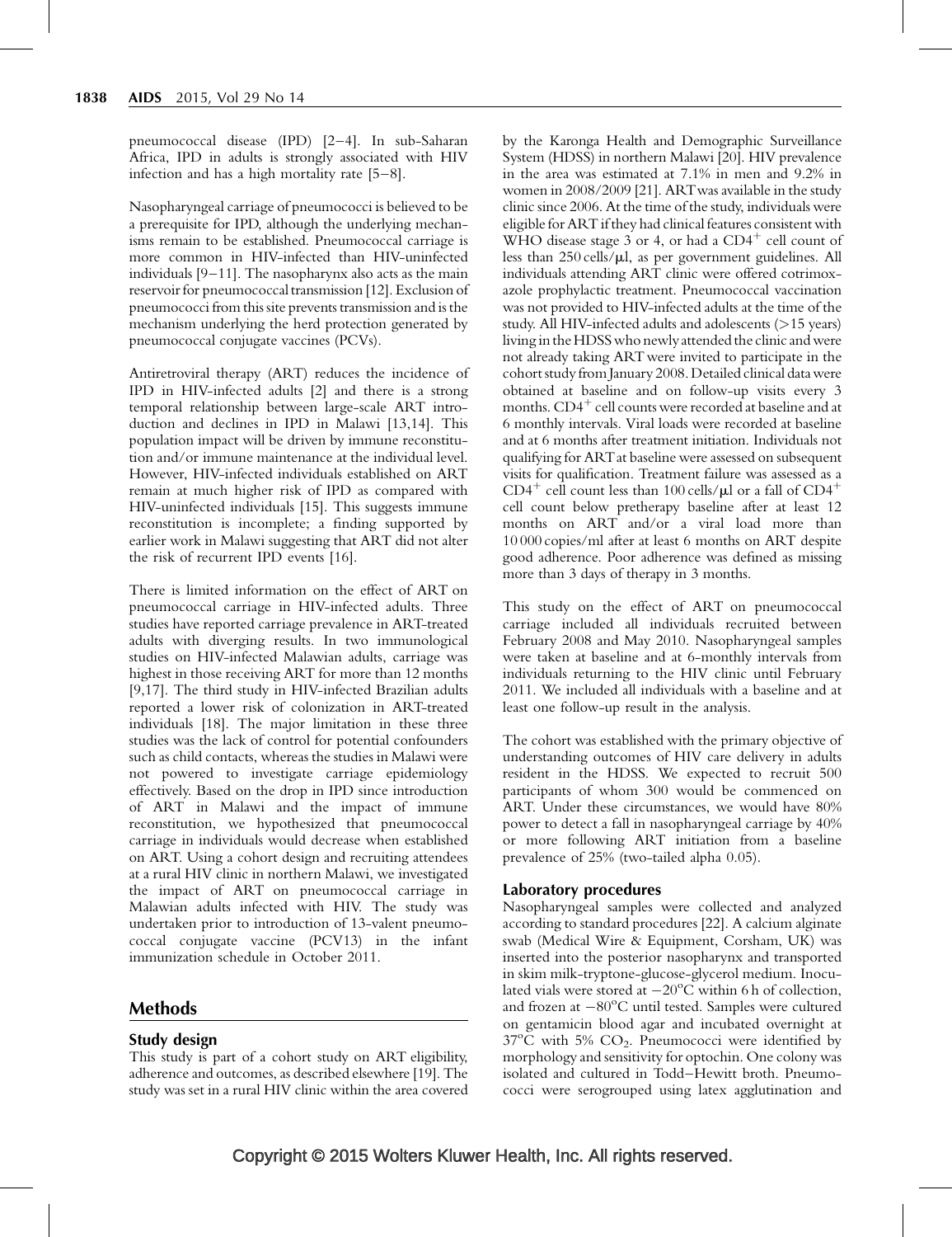serotyped by the Quellung reaction using standard antisera (Statens Serum Institut, Copenhagen, Denmark). Reagents were available to type 48 of the potential 92 serotypes, including the PCV13 serotypes (1, 3, 4, 5, 6A, 6B, 7F, 9V, 14, 18C, 19A, 19F, 23F).

### Data analysis

We compared pneumococcal carriage prevalence between individuals started on ART and individuals not started on ART. Individuals starting ART during the follow-up period contributed observation time to both non-ART and ART groups. Proportions of pneumococcal carriage were tested using the chi-square or Fisher's exact test as appropriate.

Crude and adjusted risk ratios (RR and aRR) for pneumococcal carriage by ART status were obtained by log-binomial regression using generalized estimated equations models with an exchangeable correlation structure and robust standard errors to account for any within-person clustering of the data [\[23\].](#page-7-0) Other factors considered were sex, age,  $CD4^+$  cell count, cotrimoxazole use, WHO-defined clinical disease stage and household composition. For seasonality, parametric functions with different numbers of sin-cosine waves were examined. For instance, a model with two sincosine waves was specified as:

$$
y_{i,t} = \alpha + \beta_1 \sin\left(\frac{2\pi t}{365}\right) + \beta_2 \cos\left(\frac{2\pi t}{365}\right)
$$

$$
+ \beta_3 \sin\left(\frac{4\pi t}{365}\right) + \beta_4 \cos\left(\frac{4\pi t}{365}\right)
$$

$$
+ \beta_5 ART_{i,t} + \beta_6 \text{ covariates}_{i,t}
$$

where  $y_{i,t}$  is the carriage in individual *i* on day of the year *t*,  $\beta_{1-4}$  terms are regression coefficients for each sine and cosine function, ART is a binomial variable of the individual's ART-status and covariates are other factors studied.

#### Sensitivity analyses

Missing  $CD4^+$  cell count data were estimated for individuals with at least two  $CD4^+$  cell counts available by simple linear regression on two  $CD4^+$  cell counts closest in time to the missing data point. Sensitivity analysis was performed excluding individuals with poor adherence or treatment failure. A separate sensitivity analysis was performed including only those individuals that started ART at some point during follow-up.

## Ethics

Informed written consent was obtained from all participants. Ethical approval was granted by the National Health Sciences Research Committee in Malawi and the London School of Hygiene and Tropical Medicine ethics committee.

## **Results**

In total, 468 individuals newly attended the ART clinic between February 2008 and May 2010. Seventy-two individuals (15.4%) did not revisit the ART clinic because they died  $(n = 22)$  or departed from the study area  $(n = 23)$  within 6 months of recruitment or were lost to follow-up for unknown reasons  $(n = 27)$ . At least one follow-up visit was recorded for 396 individuals (84.6%). At least two nasopharyngeal specimens (one at baseline, one at follow-up) were taken from 363 individuals (91.6%). For 26 individuals (7.2%) sample results were not available. One individual was excluded from the analysis because of unknown ART start date.

In total, 336 individuals were included in the analysis, of which 233 individuals started ART during follow-up (Table 1). Individuals completed on average 15.7 months of ART during the follow-up period (range 5–31 months). On average, three nasopharyngeal samples were available per person. The average number of samples was slightly higher in individuals who started ART during follow-up as compared with those who did not (3.1 vs. 2.9 samples,  $P = 0.06$ ). More women (n = 207) than men  $(n = 129)$  attended the ART clinic and participated in the study ( $P < 0.001$ ). Poor adherence was observed for five individuals (2.2%). Treatment failure was observed for 23 of 209 (11.0%) individuals with good adherence and

Table 1. Baseline characteristics of HIV-infected adults who started antiretroviral therapy during the follow-up period or not.

|                                  | Started ART during follow-up ( $n = 233$ ) | Not started ART during follow-up ( $n = 103$ ) |  |  |  |
|----------------------------------|--------------------------------------------|------------------------------------------------|--|--|--|
| Female sex                       | 131 (56.2%)                                | 76 (73.8%)                                     |  |  |  |
| Age, (mean, SD)                  | $39.9, SD = 10.3$                          | $37.8, SD = 11.4$                              |  |  |  |
| $CD4^+$ cell count (median, IQR) | 174 cells/ $\mu$ l (86–280)                | 462 cells/ $\mu$ l (365–653)                   |  |  |  |
| WHO clinical disease stage       | Stage 1: 31 (13.3%)                        | Stage 1: 34 (33.0%)                            |  |  |  |
|                                  | Stage 2: 77 (33.0%)                        | Stage 2: 69 (67.0%)                            |  |  |  |
|                                  | Stage 3: 101 (43.3%)                       | Stage $3:0(0\%)$                               |  |  |  |
|                                  | Stage 4: 24 (10.3%)                        | Stage 4: $0(0\%)$                              |  |  |  |
| Pneumococcal carriage            | 49 $(21.0\%)$ – all types                  | 22 $(21.4\%)$ – all types                      |  |  |  |
|                                  | $26(11.1\%)$ – PCV13 types                 | 10 $(9.7\%)$ – PCV13 types                     |  |  |  |
|                                  | $23 (9.9\%)$ – non-PCV13 types             | 12 $(11.7\%)$ – non-PCV13 types                |  |  |  |

ART, antiretroviral therapy; IQR, interquartile range; PCV, pneumococcal conjugate vaccine; SD, standard deviation.

# Copyright © 2015 Wolters Kluwer Health, Inc. All rights reserved.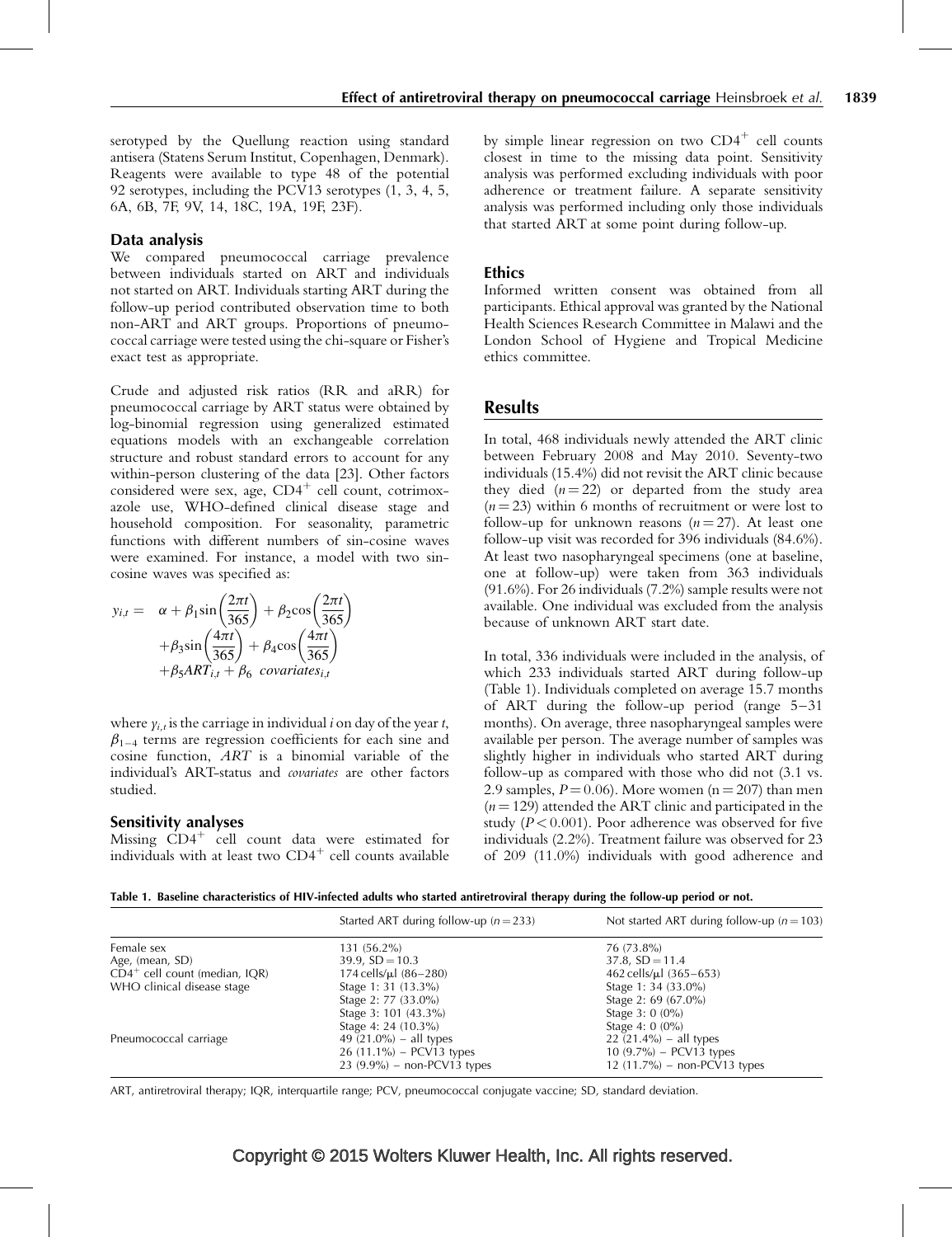repeated  $CD4^+$  cell count and/or viral load results available. Cotrimoxazole prophylactic treatment was reported to be taken during part or all of the followup period by 94.8% (221/233) of individuals receiving ART during follow-up and 81.5% (84/103) of individuals who did not receive ART during follow-up.

Pneumococcal carriage was detected in 232 out of 1027 samples (22.6%). Pneumococcal carriage prevalence at baseline was similar in individuals who subsequently received ART compared with those who did not (21.0 vs. 21.4%,  $P = 0.99$ ). Median CD4<sup>+</sup> cell count increased over time in patients started on ART, but no decrease in pneumococcal carriage was observed (Fig. 1). Individuals started on ART were more likely to have pneumococcal carriage than individuals not started on ART at all subsequent sampling points  $(25.6 \text{ vs. } 17.9\%, P = 0.03)$ (Fig. 1). Among individuals on ART, carriage did not differ between those who had undetectable or low  $(\leq$  400 copies/ml) viral loads and those who had viral loads more than 400 copies/ml at 6 months after treatment initiation (26.1 vs. 23.3%,  $P = 0.84$ ). In the multivariable analysis including all samples, increased carriage was still observed for individuals on ART, but results were nonsignificant (aRR 1.22, 95% CI 0.95– 1.56) ([Table 2\)](#page-4-0). Similar results were maintained when omitting results from individuals with treatment failure or poor adherence (aRR 1.25, 95% CI 0.96–1.63). In the sensitivity analysis with imputed  $CD4^+$  cell count data a significant increase in carriage was observed for ART-treated individuals (aRR 1.29, 95% CI 1.03–1.62). Including only individuals who received ART during the follow-up period  $(n=233)$  resulted in a weaker association in the same direction (aRR 1.17, 0.86–1.60).



Fig. 1. Pneumococcal colonization and median CD4<sup>+</sup> cell count on baseline and by month since ART/month since baseline in patients receiving ART or not. ART, antiretroviral therapy.

There was no evidence that among individuals on ART pneumococcal carriage differed by duration of treatment ([Table 2,](#page-4-0) Fig. 1).

Most common serotypes isolated were 3 (9.1% of isolates), 19F (6.5%), 6B (5.2%), 11 (4.7%) and 23F (4.7%) ([Fig. 2\)](#page-5-0). Sixty-six isolates (28.4%) could not be fully typed with the available reagents. There was weak evidence that the diversity of serotypes carried was greater in the ART-treated group than in the ART-untreated groups (32 serotypes in 87 typable isolates vs. 25 serotypes in 79 typable isolates): a comparison of bootstrapped Shannon diversity indices gave a simulated P value of 0.08. In a pooled analysis of all time points, carriage of PCV13 serotypes did not differ between individuals on ART or not (9.9 vs. 10.2%,  $P = 0.94$ ), but carriage of non-PCV13 serotypes was higher in individuals on ART  $(16.1 \text{ vs. } 9.6\% \text{ } P = 0.003)$ . Carriage of non-PCV13 serotypes remained significantly higher in the ARTtreated group after adjustment in the multivariable analysis (aRR 1.72, 95% CI 1.13–2.62) ([Table 2\)](#page-4-0).

Low  $CD4^+$  cell count was associated with higher pneumococcal carriage prevalence (aRR 1.40, 95% CI 1.08–1.82 for  $\leq$ 250 vs. >250 cells/ $\mu$ l). There was no evidence for an association between pneumococcal carriage and cotrimoxazole prophylactic treatment (aRR 0.95, 95% CI 0.68–1.34). Female sex was associated with higher pneumococcal carriage prevalence (aRR 1.74, 95% CI 1.26–2.40). Individuals living in large households seemed to be more likely to carry a pneumococcus than individuals living in small households (aRR 1.52, 95% CI 0.95–2.41 for 0–2 vs. 8–15 household members). There was no evidence for an association between pneumococcal carriage and living with children younger than 5 years of age (aRR 1.05, 95% CI 0.81–1.37). Pneumococcal carriage showed strong seasonality with a model with two sine-cosine pairs providing the best fit [\(Fig. 3](#page-5-0)). Carriage prevalence was higher in the cold (May-August) and hot (September-November) seasons as compared to the rainy season (December-April).

# **Discussion**

This cohort study provides strong evidence that pneumococcal carriage in HIV-infected adults remains high during the first two years of ART use, with a tendency to increased carriage of non-PCV13 serotypes. Two immunological studies from Malawi have reported consistent findings [\[9,17\]](#page-7-0), but this is the first cohort study that addresses important confounders for pneumococcal carriage and provides robust measures of association.

Several of our risk factors for carriage are well known. We found that females are at higher risk of pneumococcal carriage, consistent with their higher contact rates with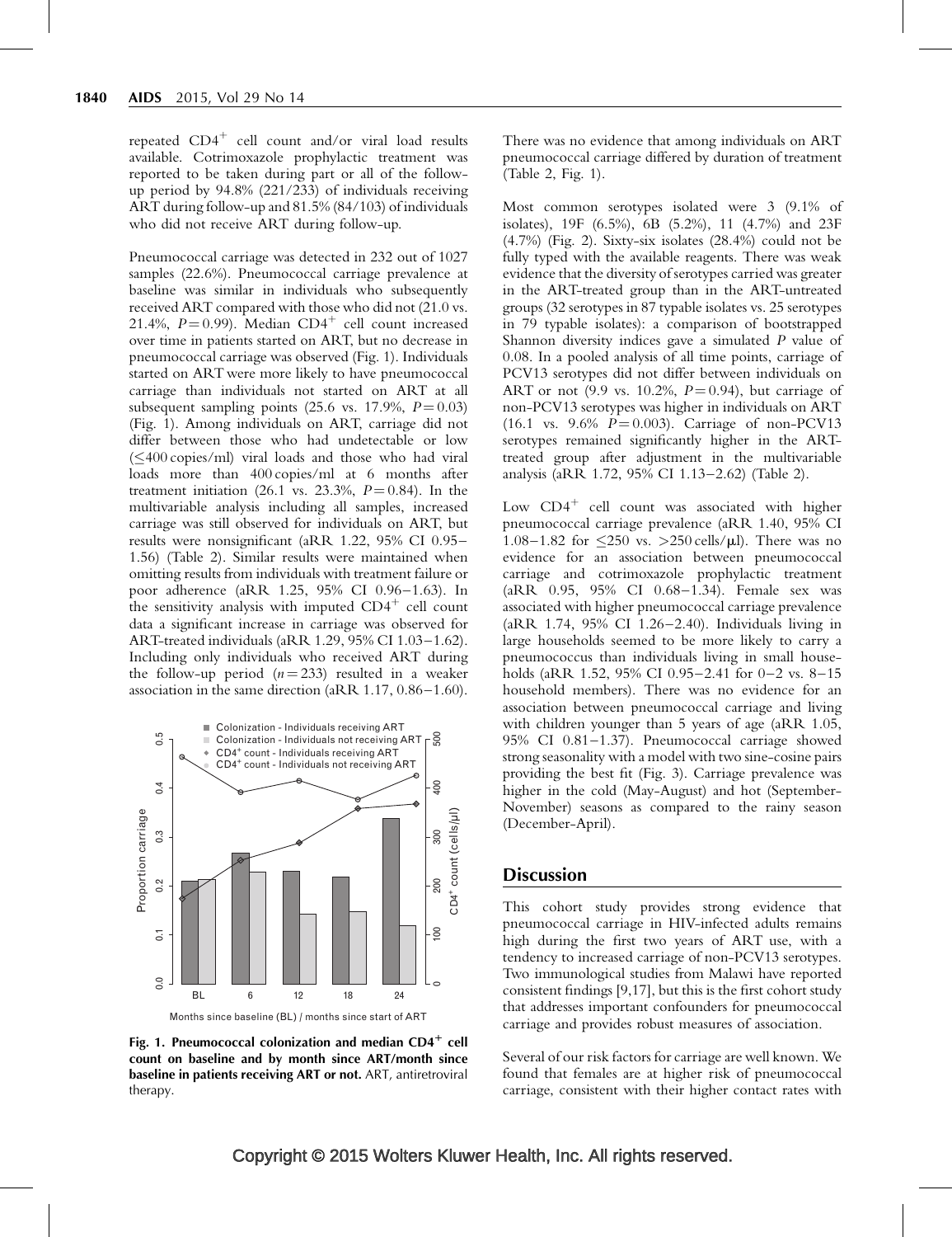<span id="page-4-0"></span>

| Table 2. Risk ratios and 95% confidence intervals of risk factors associated with pneumococcal carriage in HIV-infected adults. |  |
|---------------------------------------------------------------------------------------------------------------------------------|--|
|---------------------------------------------------------------------------------------------------------------------------------|--|

| Risk factor                                      |            | Carriage       |      |                          |               |         |                          |               |                |
|--------------------------------------------------|------------|----------------|------|--------------------------|---------------|---------|--------------------------|---------------|----------------|
|                                                  | $\sqrt{n}$ | $\sqrt{n}$     | $\%$ | Crude RR                 | 95% CI        | P       | aRR                      | 95% CI        | $\overline{P}$ |
| <b>ART</b>                                       |            |                |      |                          |               |         |                          |               |                |
| Carriage of all serotypes                        |            |                |      |                          |               |         |                          |               |                |
| Not on ART                                       | 560        | 111            | 19.8 |                          |               |         |                          |               |                |
| On ART                                           | 467        | 121            | 25.9 | 1.29                     | $1.02 - 1.62$ | 0.03    | 1.22                     | $0.95 - 1.56$ | 0.12           |
| Carriage of PCV13 serotypes                      |            |                |      |                          |               |         |                          |               |                |
| Not on ART                                       | 560        | 57             | 10.2 |                          |               |         |                          |               |                |
| On ART                                           | 467        | 46             | 9.9  | 0.96                     | $0.68 - 1.37$ | 0.84    | 0.87                     | $0.57 - 1.33$ | 0.51           |
| Carriage of non-PCV13 serotypes                  |            |                |      |                          |               |         |                          |               |                |
| Not on ART                                       | 560        | 54             | 9.6  | $\overline{\phantom{0}}$ |               |         | $\overline{\phantom{a}}$ |               |                |
| On ART                                           | 467        | 75             | 16.1 | 1.64                     | $1.19 - 2.27$ | 0.003   | 1.72                     | $1.13 - 2.62$ | 0.01           |
| Months on ART                                    |            |                |      |                          |               |         |                          |               |                |
| 0 (at start ART)                                 | 233        | 53             | 22.7 | $\overline{\phantom{0}}$ |               |         |                          |               |                |
| 6                                                | 153        | 41             | 26.8 | 1.20                     | $0.76 - 1.91$ | 0.43    | 1.26                     | $0.88 - 1.80$ | 0.21           |
| 12                                               | 143        | 33             | 23.1 | 1.06                     | $0.68 - 1.64$ | 0.80    | 0.85                     | $0.54 - 1.33$ | 0.47           |
| 18                                               | 87         | 19             | 21.8 | 0.99                     | $0.57 - 1.72$ | 0.98    | 1.03                     | $0.63 - 1.66$ | 0.92           |
| 24                                               | 68         | 23             | 33.8 | 1.92                     | $1.10 - 3.34$ | 0.02    | 1.59                     | $1.09 - 2.33$ | 0.02           |
| Sex                                              |            |                |      |                          |               |         |                          |               |                |
| Men                                              | 392        | 61             | 15.6 | $\overline{\phantom{0}}$ |               |         | $-$                      |               |                |
| Women                                            | 635        | 171            | 26.9 | 1.68                     | $1.25 - 2.27$ | < 0.001 | 1.74                     | $1.26 - 2.40$ | < 0.001        |
| Age (years)                                      |            |                |      |                          |               |         |                          |               |                |
| $<$ 31                                           | 153        | 45             | 29.4 | $\overline{\phantom{0}}$ |               |         | $\overline{\phantom{0}}$ |               |                |
| $31 - 40$                                        | 424        | 99             | 23.3 | 0.80                     | $0.58 - 1.10$ | 0.18    | 0.84                     | $0.60 - 1.17$ | 0.30           |
| $41 - 50$                                        | 262        | 56             | 21.4 | 0.76                     | $0.53 - 1.08$ | 0.13    | 0.85                     | $0.60 - 1.21$ | 0.38           |
| >50                                              | 188        | 32             | 17.0 | 0.58                     | $0.38 - 0.89$ | 0.01    | 0.78                     | $0.48 - 1.28$ | 0.33           |
| <b>CPT</b>                                       |            |                |      |                          |               |         |                          |               |                |
| Not on CPT                                       | 418        | 84             | 20.1 | $\overline{\phantom{0}}$ |               |         |                          |               |                |
| On CPT                                           | 609        | 148            | 24.3 | 1.22                     | $0.96 - 1.56$ | 0.11    | 0.95                     | $0.68 - 1.34$ | 0.77           |
| $CD4^+$ cell count (cells/ $\mu$ l) <sup>a</sup> |            |                |      |                          |               |         |                          |               |                |
| >250                                             | 549        | 105            | 19.1 | $\qquad \qquad -$        |               |         | $\overline{\phantom{m}}$ |               |                |
| $\leq$ 250                                       | 320        | 84             | 26.3 | 1.35                     | $1.03 - 1.77$ | 0.03    | 1.40                     | $1.08 - 1.82$ | 0.01           |
| WHO stage                                        |            |                |      |                          |               |         |                          |               |                |
| 1                                                | 563        | 130            | 23.1 |                          |               |         |                          |               |                |
| $\sqrt{2}$                                       | 324        | 71             | 21.9 | 0.92                     | $0.71 - 1.18$ | 0.50    | 1.13                     | $0.85 - 1.49$ | 0.40           |
| 3                                                | 112        | 29             | 25.9 | 1.06                     | $0.75 - 1.50$ | 0.76    | 1.15                     | $0.80 - 1.66$ | 0.45           |
| $\Delta$                                         | 28         | $\overline{2}$ | 7.1  | 0.34                     | $0.12 - 0.99$ | 0.05    | 0.37                     | $0.10 - 1.45$ | 0.15           |
| Children $<$ 5 years in household $b$            |            |                |      |                          |               |         |                          |               |                |
| No                                               | 480        | 105            | 21.9 | $\qquad \qquad -$        |               |         | $\overline{\phantom{m}}$ |               |                |
| Yes                                              | 470        | 109            | 23.2 | 1.03                     | $0.79 - 1.33$ | 0.85    | 1.05                     | $0.81 - 1.37$ | 0.70           |
| Number of household members <sup>b</sup>         |            |                |      |                          |               |         |                          |               |                |
| $0 - 2$                                          | 248        | 52             | 21.0 | $\overline{\phantom{0}}$ |               |         |                          |               |                |
| $3 - 7$                                          | 611        | 132            | 21.6 | 1.07                     | $0.78 - 1.47$ | 0.69    | 1.07                     | $0.77 - 1.49$ | 0.68           |
| $8 - 15$                                         | 91         | 30             | 33.0 | 1.50                     | $0.93 - 2.41$ | 0.10    | 1.52                     | $0.95 - 2.41$ | 0.08           |
| Year                                             |            |                |      |                          |               |         |                          |               |                |
| 2008                                             | 179        | 33             | 18.4 | $\overline{\phantom{0}}$ |               |         |                          |               |                |
| 2009                                             | 452        | 95             | 21.0 | 1.13                     | $0.81 - 1.56$ | 0.47    | 1.03                     | $0.72 - 1.48$ | 0.87           |
| 2010                                             | 395        | 103            | 26.1 | 1.38                     | $0.98 - 1.95$ | 0.06    | 1.29                     | $0.85 - 1.95$ | 0.23           |

RRs were estimated from log-binomial regression models. Within-person clustering was adjusted for using the generalized estimating equations method. ART, seasonality (parametric spline fit),  $CD4^+$  cell count and sex were included in the multivariable analysis. Analysis on all serotypes unless specified otherwise. aRR, adjusted risk ratio; ART, antiretroviral therapy; CI, confidence interval; CPT, cotrimoxazole prophylactic treatment; PCV, pneumococcal conjugate vaccine; RR, risk ratio.

 $^{\text{a}}$ CD4<sup>+</sup> cell count missing for 158 observations (15.4%). Estimation by linear regression for 137 observations from individuals with at least two CD4<sup>+</sup> cell counts available resulted in an aRR for the association of ART with pneumococcal carriage of all serotypes of 1.29 (95% CI 1.03–1.62).<br><sup>b</sup>Household information missing for 77 observations (7.5%).

young children in which pneumococcal carriage is greatest. However, household contact with children less than 5 years was not found to be independently associated with pneumococcal carriage in HIV-infected adults. A possible explanation for this inconsistency is that child contact may be universal amongst women and not determined by household contact only. Strong seasonality patterns were observed in this study, with lowest carriage observed in the rainy season. This finding is consistent with another household cohort study on pneumococcal

carriage conducted in the same study area in 2009–2011 [\[24\]](#page-7-0).

Our findings are consistent with two immunological studies of HIV-infected adults in Malawi which reported continued high pneumococcal carriage over a period of 12–18 months on ART [\[9,17\]](#page-7-0). Both studies reported failure of mucosal immune responses to normalize after initiation of ART. Similar incomplete mucosal  $CD4<sup>+</sup>$ T-cell immune reconstitution has frequently been

# Copyright © 2015 Wolters Kluwer Health, Inc. All rights reserved.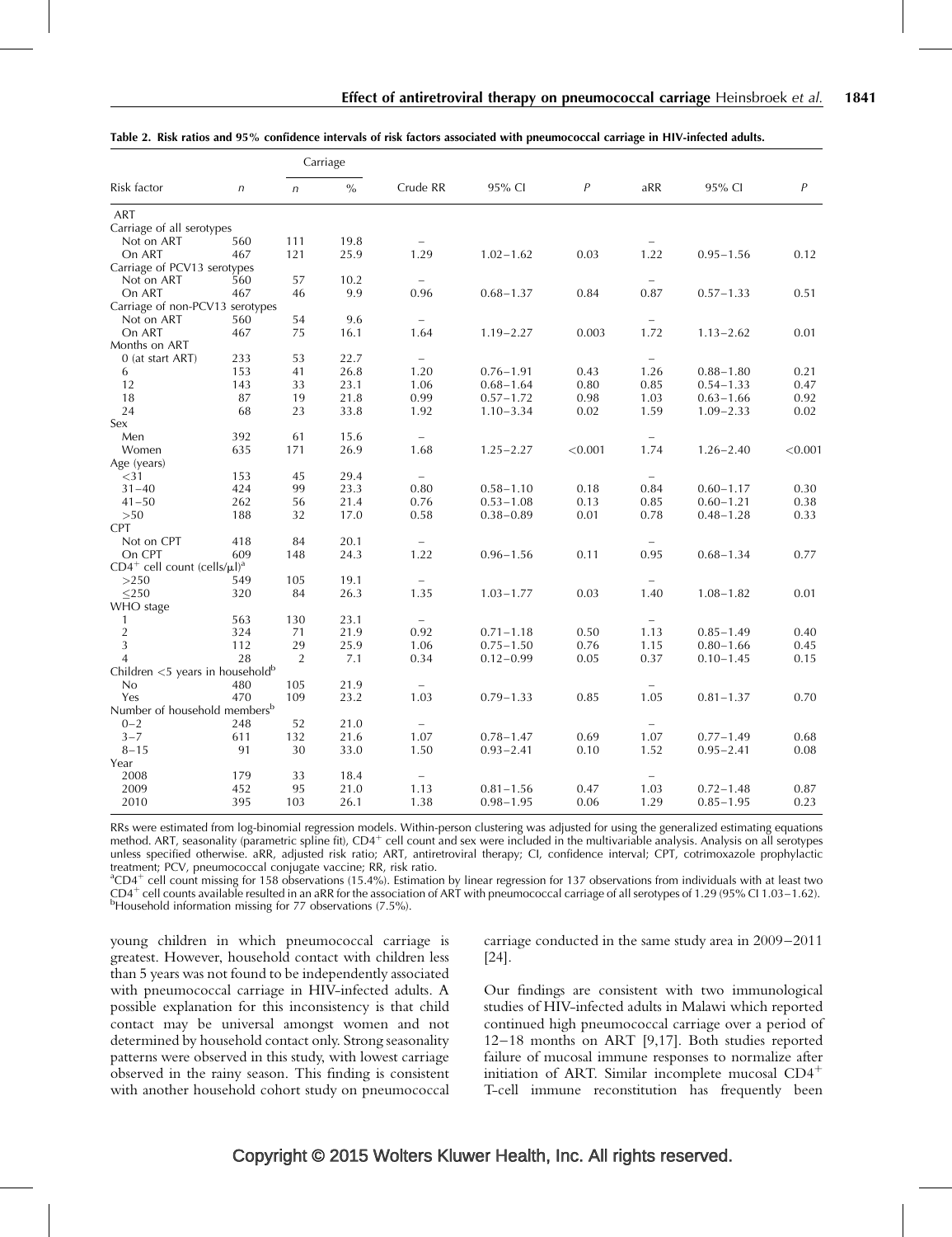<span id="page-5-0"></span>

Fig. 2. Carriage of serotypes by ART status. (a) Serotypes included in PCV13. (b) Serotypes not included in PCV13. \*Factor typing not done, \*\*Not able to establish factor typing. ART, antiretroviral therapy; PCV, pneumococcal conjugate vaccine.

reported in gut-associated lymphoid tissue [\[25\]](#page-7-0). Our findings differ from the two smaller Malawian studies in that we did not find a difference in pneumococcal carriage between symptomatic and asymptomatic HIVinfected adults. We did find evidence for higher carriage of non-PCV13 serotypes, providing further evidence for the hypothesis of 'loss of control' of pneumococcal carriage among ART-treated adults that was generated from the immunological studies [\[9,17\]](#page-7-0). A cross-sectional study from Brazil reported stable ART for 1 year or more was associated with lower odds of pneumococcal carriage [\[18\]](#page-7-0). This study was highly male biased (70% in Brazil vs. 38% in our study) and reported low household contact with young children (18% in Brazil vs. 50% in our study), representing different demography and risk factors from African HIV-infected populations.

A decrease in IPD has been observed since rollout of ART in Malawi [\[13\]](#page-7-0), yet no decrease in pneumococcal carriage was observed in individuals established on ART. There are several possible explanations for this finding. At an individual level ART-mediated immune reconstitution may have a different impact on antipneumococcal mucosal responses than on systemic responses necessary for the control of IPD. Incomplete recovery of both mucosal and systemic response to the pneumococcus have been measured [\[9,17,26\]](#page-7-0) and a mechanism for differential recovery mediated by Tregulatory cells has been suggested



Fig. 3. Seasonality of pneumococcal carriage. (a) Crude carriage prevalence; (b) Fitted parametric spline from adjusted generalized estimated equations model. Grey area represents 95% confidence intervals. Black horizontal bars represent months in the rainy season (December–April).

from murine studies [\[27,28\].](#page-7-0) Behavioural changes as a result of improved well-being on ART may result in increased social mixing and thus more exposure to pneumococcal transmission. Extending this further, reduced use of antibiotics as a consequence of improved health may lead to less clearance of pneumococcal carriage. The latter explanation is unlikely given the lack of impact of cotrimoxazole on carriage observed in this study.

Several limitations can be identified for this study. Our two-tailed sample size calculations were limited by the geographical boundaries of the cohort and based on a hypothesized 40% change in pneumococcal carriage in ART-treated adults. We recruited less participants than anticipated: 336 were included in this study of which 233 started ART instead of an expected number of 500 participants of whom 300 would commence on ART. Despite this lower sample size than anticipated we can confidently refute our initial hypothesis and conclude that pneumococcal carriage does not decrease after ART initiation. Our study only included data from the first 2 years of ART initiation. It is possible that different results would be found for a prolonged time on ART. Despite adjusting for  $CD4^+$  cell count, WHO-defined disease stage and other potential confounders, residual confounding must also be considered with individuals receiving ART differing from individuals not receiving ART during the study period. A self-controlled analysis including only the 233 individuals receiving ART during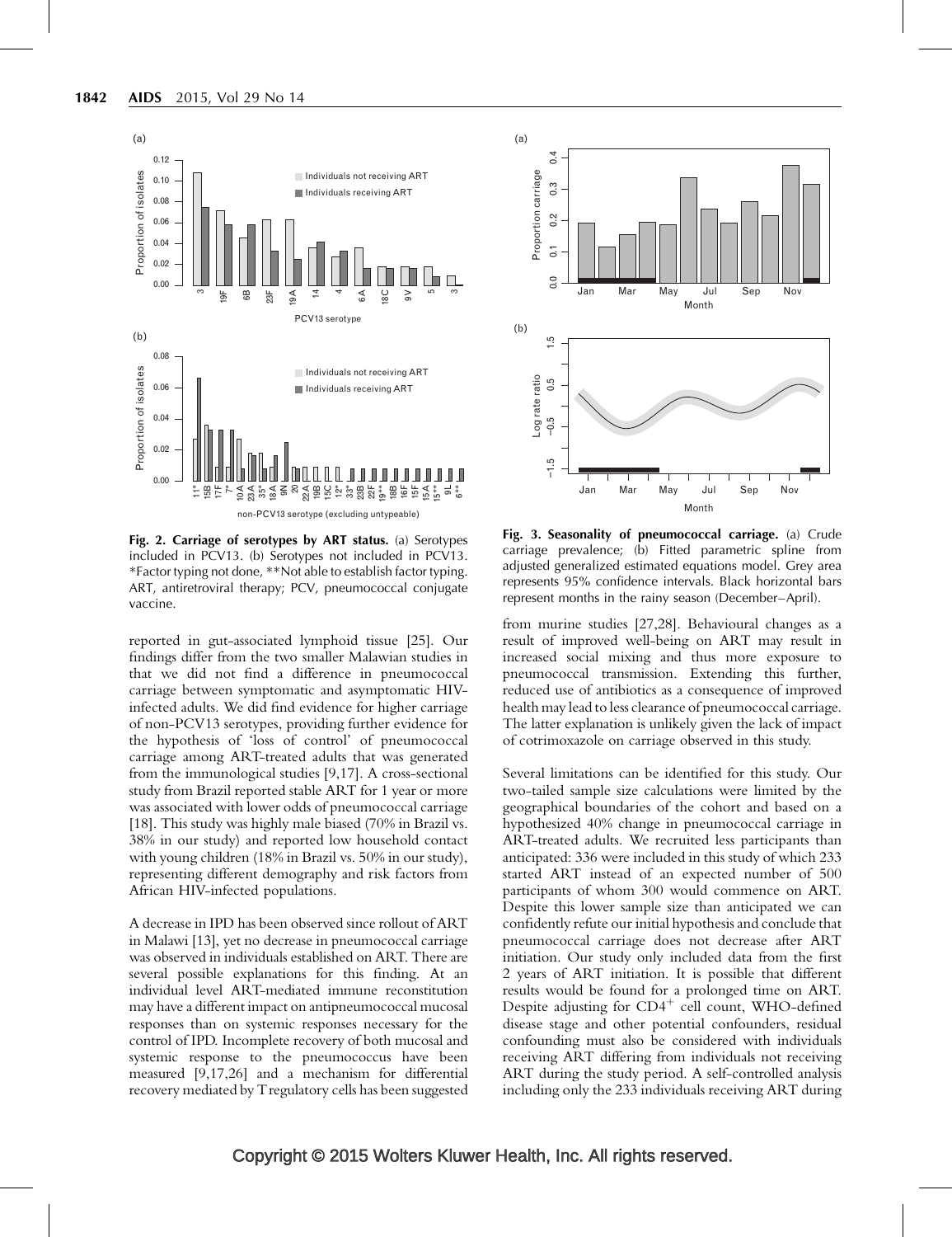<span id="page-6-0"></span>follow-up found similar results as reported for the full cohort, suggesting major confounders were not missed. Our laboratory procedures did not allow for detection of simultaneous colonization with multiple serotypes. This will not have impacted our comparison of pneumococcal carriage by ART status but may have affected our conclusions over serotype diversity. Six-month sampling intervals are too long to study carriage duration and investigate whether our findings can be explained by similar carriage incidence but a prolonged carriage in HIV-infected adults on ART. We used a self-reported definition for poor adherence. Underreporting of poor adherence as a result of social desirability could have led to misclassification of patients. The impact of misclassification will have been minimized, however, as patients with unreported poor adherence are likely to have been classified under treatment failure, for which the definition relied on  $CD4^+$  cell count and viral load measurements only. In the sensitivity analysis, similar results were maintained when omitting results from individuals with treatment failure or poor adherence.

These findings have implications for HIV care and potentially broader public health. The results indicate a continued respiratory mucosal immune defect after up to 2 years of ART and are consistent with the continued increased risk of IPD in this population. How long and why this defect persists merits further investigation through follow-up studies. In the meantime it is clear that prophylactic measures to prevent pneumococcal disease remain a priority and a better understanding of the burden of noninvasive pneumococcal disease is required. Rates of IPD have fallen, but pneumonia remains a common and serious problem in the HIV clinic and requires a renewed focus of attention.

Pneumococcal conjugate vaccination is known to work in this population. It has not been recommended for use on the expectation of HIV-infected adults benefiting from herd protection following the introduction of infant pneumococcal vaccination into the Malawi expanded programme on immunization schedule. However, the observed high rates of carriage in HIV-infected adults may have implications for pneumococcal transmission and consequently for the scale of herd protection. It is unclear how important HIV-infected adults are in pneumococcal transmission, but they represent a large reservoir of S. pneumoniae which is not reduced by ART in at least the first 2 years of treatment. Herd protection following infant PCV has to date been demonstrated in developed regions with low prevalence pneumococcal carriage in adults [\[29\]](#page-7-0) and in African centres with low HIV prevalence [\[30–32\]](#page-7-0). In South Africa, declines in vaccine-type carriage [\[33\]](#page-7-0) and IPD [\[34\]](#page-7-0) in unvaccinated adults suggest indirect effects of PCV in the context of high HIV-burden, although it is difficult to distinguish vaccine effects from an ongoing background drop in pneumococcal carriage that predates the introduction of PCV. Surveillance of pneumococcal

carriage as well as disease in HIV-infected adults during PCV rollout would be a prudent measure in Malawi and countries with similar generalized HIV epidemics. Vaccination of HIV-infected adults could be considered to provide both direct protection and maximize herd protection.

In summary, pneumococcal carriage in HIV-infected adults in Malawi remained high despite 2 years of ART, with evidence of increased carriage of non-PCV13 serotypes. Following PCV introduction monitoring of carriage in HIV-infected adults should be undertaken to determine whether they continue to be at risk of vaccine serotype pneumococcal disease and whether they constitute a reservoir for persisting vaccine serotype carriage and pneumococcal diversity.

# Acknowledgements

We thank all study participants and the staff at the Karonga Prevention Study. We also thank Peter Diggle for providing statistical advice.

Authors' contributions: N.F., A.C.C. and B.N. conceived and designed the study. TT supervised the data collection. AP performed the laboratory analyses. E.H. performed the statistical analysis under supervision of N.F. and J.M.R. and wrote the first draft of the article. All authors approved the final version of the paper for submission.

Source of funding: This work was supported by the Wellcome Trust [grant number 079827].

Data were presented previously at 9th International Symposium on Pneumococci and Pneumococcal diseases and published as abstract in pneumonia [ISPPD-0306].

# Conflicts of interest

N.F. has received grant income from Novartis and GlaxoSmithKline. His institution has received payment on his behalf for advisory panel membership from GlaxoSmithKline.

# References

- 1. O'Brien KL, Wolfson LJ, Watt JP, Henkle E, Deloria-Knoll M, McCall N, et al. Burden of disease caused by Streptococcus pneumoniae in children younger than 5 years: global estimates. Lancet 2009; 374:893–902.
- 2. Feikin DR, Feldman C, Schuchat A, Janoff EN. Global strategies to prevent bacterial pneumonia in adults with HIV disease. Lancet Infect Dis 2004; 4:445–455.
- 3. Jordano Q, Falco V, Almirante B, Planes AM, del Valle O, Ribera E, et al. Invasive pneumococcal disease in patients infected with HIV: still a threat in the era of highly active antiretroviral therapy. Clin Infect Dis 2004; 38:1623-1628.
- 4. Heffernan RT, Barrett NL, Gallagher KM, Hadler JL, Harrison LH, Reingold AL, et al. Declining incidence of invasive Streptococcus pneumoniae infections among persons with AIDS in an era of highly active antiretroviral therapy, 1995–2000. J Infect Dis 2005; 191:2038–2045.